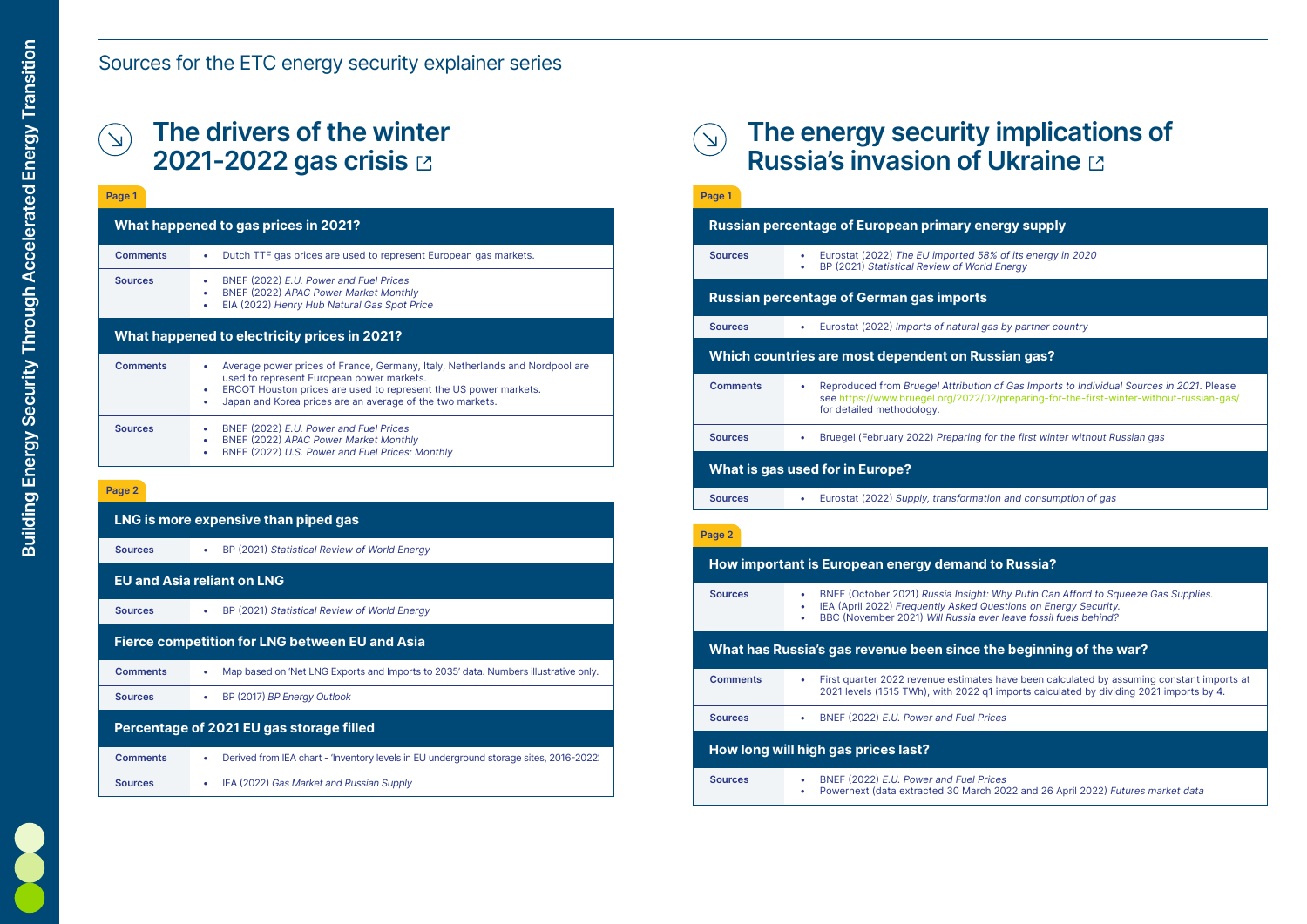## Sources for the ETC energy security explainer series

## How far can Europe reduce use of Russian gas this year? Langlet

### **Where is LNG produced? How much LNG does Europe use today and how much can LNG help this year?** Page 1 **Comments Sources** • Asia Pacific = Malaysia, Indonesia, Papua New Guinea, Peru, Brunei Darussalam. • Other MENA = Oman, UAE, Egypt, Algeria. • Other = Nigeria, Angola, Cameroon, Equatorial Guinea, Norway, Argentina, Trinidad & Tobago. • European Commission (March 2022) REPowerEU • IEA (March 2022) A 10-Point Plan to Reduce the European Union's reliance on Russian Natural Gas Sources • BNEF (Jan 2022) Global LNG Trade Flows: 2021 Review

|                 | How much gas does Russia supply to Europe and where is it used?                                                                                                                                                                                                              |                |
|-----------------|------------------------------------------------------------------------------------------------------------------------------------------------------------------------------------------------------------------------------------------------------------------------------|----------------|
| <b>Comments</b> | Other EU gas use includes storage injections (200 TWh), chemical feedstock                                                                                                                                                                                                   | <b>Sources</b> |
|                 | (200 TWh), and smaller sectors including transport, agriculture forestry and<br>fishing, and energy sector energy use (250 TWh).                                                                                                                                             | <b>Natura</b>  |
| <b>Sources</b>  | Eurostat (2022) Imports of natural gas by partner country<br>Eurostat (2022) Supply, transformation and consumption of gas                                                                                                                                                   | <b>Sources</b> |
|                 | What are the options to replace Russian gas in the next year?                                                                                                                                                                                                                | Globa          |
| <b>Sources</b>  | European Commission (March 2022) REPowerEU                                                                                                                                                                                                                                   | Comme          |
|                 | How far can Europe reduce the use of Russian gas this year?                                                                                                                                                                                                                  | <b>Sources</b> |
| <b>Sources</b>  | Aurora (March 2022) Impact of Russia-Ukraine war on European gas markets:<br>can Europe cope without Russian gas?<br>European Commission (March 2022) REPowerEU<br>IEA (March 2022) A 10-Point Plan to Reduce the European Union's reliance on<br><b>Russian Natural Gas</b> |                |

## $\Delta$

## Importing Liquified Natural Gas (LNG) &

## How increased renewable deployment  $\left(\overline{N}\right)$ can deliver energy security E

| Page 2                         |                                                                                            |  |  |
|--------------------------------|--------------------------------------------------------------------------------------------|--|--|
|                                | Methane emissions per unit of gas produced                                                 |  |  |
| <b>Comments</b>                | Methane leakage rate measurements<br>chain LNG estimates are around 6 ktC<br>75 ktCH4/bcm. |  |  |
| <b>Sources</b>                 | Sustainable Gas institute (2015) White                                                     |  |  |
| <b>Natural gas consumption</b> |                                                                                            |  |  |
| <b>Sources</b>                 | ETC (2020) Making Mission Possible                                                         |  |  |
| <b>Global LNG imports</b>      |                                                                                            |  |  |
| <b>Comments</b>                | Other Asia includes South Korea (5.1 bc<br>$(5.1$ bcm).                                    |  |  |
| <b>Sources</b>                 | BNEF (April 2022) Global LNG Monthly:                                                      |  |  |



#### **neration?**

dal, wave, solar thermal and geothermal and bioenergy. generation mix under the Fit for 55 package. ed power generation mix in the IEA's Sustainable more ambitious Net Zero scenario would likely see n Europe.

or 55' mix scenario energy model nt Scenario dataset

is between 2022-2030 are computed based on the capacity and capacity (or equivalent production-derived ence net-zero consistent scenarios for selected geographies.

eropean Commission Commission Commission Commission (2021) superfies the 55 mix scenario energy model 2) REPowerEU ways: Modelling The Integration Of Wind And Solar By 2030 • Princeton University (2020) Net-Zero America Report – E+ high electrification scenario

|                                           | What is the role of renewables in power ge                                                                                                                                                   |  |  |  |
|-------------------------------------------|----------------------------------------------------------------------------------------------------------------------------------------------------------------------------------------------|--|--|--|
| <b>Comments</b>                           | Other renewables include hydro, tio<br>2030 value is the projected power<br>2050 value is taken as the projecte<br>Development Scenario in Europe. A<br>higher levels of power generation in |  |  |  |
| <b>Sources</b>                            | European Commission (2021) 'Fit fo<br>IEA (2021) Sustainable Developmer                                                                                                                      |  |  |  |
| Is the deployment of renewables on track? |                                                                                                                                                                                              |  |  |  |
| <b>Comments</b>                           | Values for average capacity addition<br>difference between current installed<br>capacities) targets for 2030 in refere                                                                       |  |  |  |
| <b>Sources</b>                            | European Commission (2021) 'Fit fo<br>European Commission (March 2022<br>TERI (2020) Renewable Power Path                                                                                    |  |  |  |

Page 1